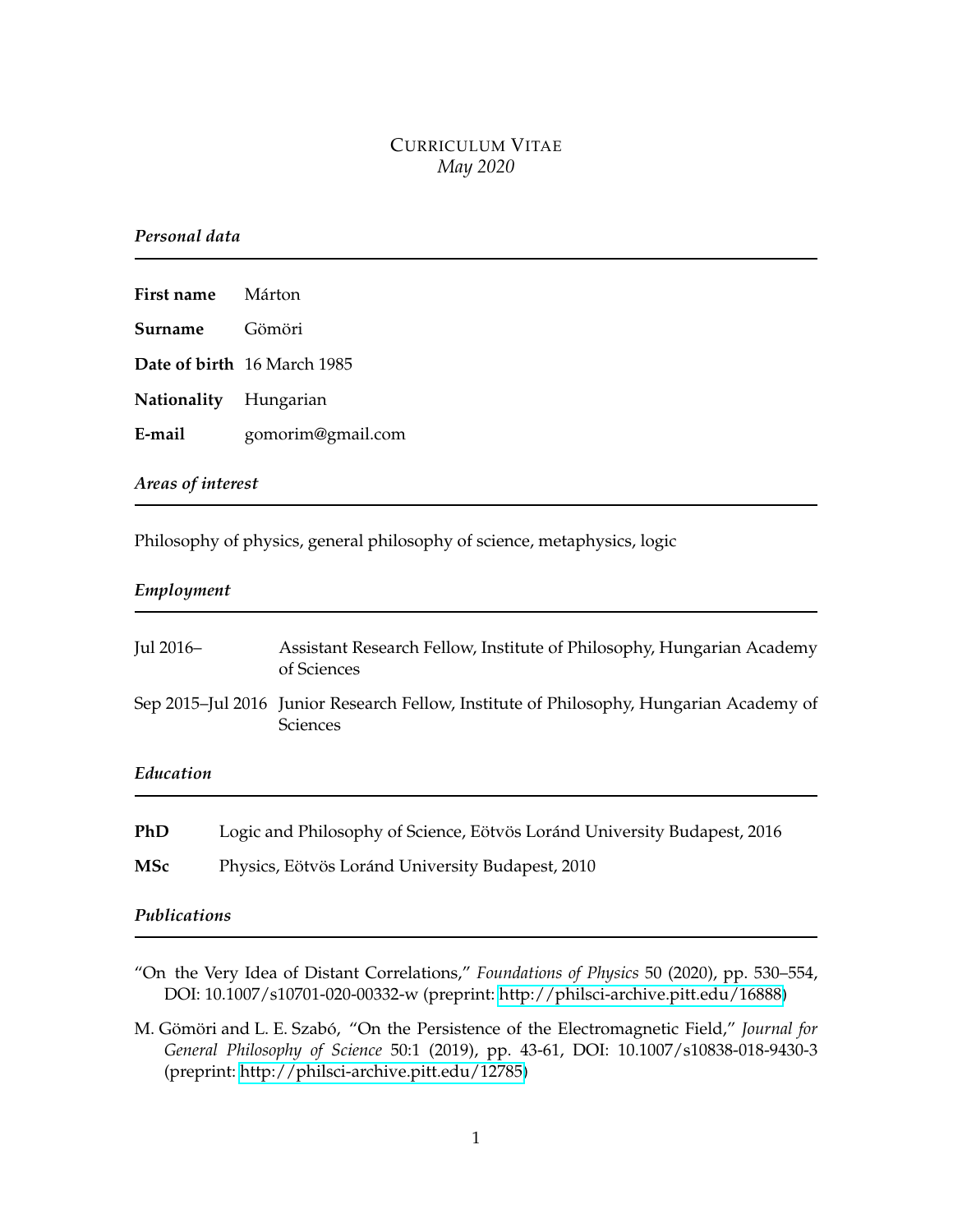- "Valószínűség, véletlen és a közösok-elv" ("Probability, randomness and the Common Cause Principe"), *Magyar Filozófiai Szemle (Hungarian Philosophical Review)* 62:2 (2018), pp. 63–82.
- M. Gömöri and T. Placek, "Small probability space formulation of Bell's theorem," In G. Hofer-Szabó and L. Wronski (eds.) *Making it Formally Explicit: Probability, Causality and Indeterminism* (European Studies in Philosophy of Science, 6), Springer, New York 2017, pp. 109–127, DOI: 10.1007/978-3-319-55486-0\_6 (preprint: [http://philsci](http://philsci-archive.pitt.edu/12749)[archive.pitt.edu/12749\)](http://philsci-archive.pitt.edu/12749)
- M. Gömöri , B. Gyenis and G. Hofer-Szabó, "How do macrostates come about?", In G. Hofer-Szabó and L. Wronski (eds.) *Making it Formally Explicit: Probability, Causality and Indeterminism* (European Studies in Philosophy of Science, 6), Springer, New York 2017, pp. 213–229, DOI: 10.1007/978-3-319-55486-0\_12 (preprint: [http://philsci](http://philsci-archive.pitt.edu/12762)[archive.pitt.edu/12762\)](http://philsci-archive.pitt.edu/12762)
- M. Gömöri and L. E. Szabó, "Formal statement of the special principle of relativity," *Synthese* 192:7 (2015), pp. 2053–2076, DOI: 10.1007/s11229-013-0374-1 (preprint: [http://philsci-archive.pitt.edu/10207\)](http://philsci-archive.pitt.edu/10207)
- M. Gömöri and L. E. Szabó, "Operational understanding of the covariance of classical electrodynamics," *Physics Essays* 26 (2013), pp. 361–370, DOI: 10.4006/0836-1398-26.3.361 (preprint: [http://philsci-archive.pitt.edu/9895\)](http://philsci-archive.pitt.edu/9895)
- "Szuperholizmus" ("Superholism"), In Zs. Zvolenszky et al. (eds.), *Nehogy érvgy ˝ulöl˝ok legyünk. Tanulmánykötet Máté András 60. születésnapjára (Not to be hatred of arguments. A collection of essays for the 60th birthday of András Máté*), L'Harmattan, Budapest 2013, pp. 55–69.

### *Conference presentations*

- Dec 2019 Comment on Miklós Márton: "What is the 'physical'? Attempts to define the term in the contemporary debates over physicalism," *Physicalism and Reduction – a Jerusalem-Budapest Twin Workshop*, Institute of Philosophy, Research Centre for the Humanities, Budapest
- Sep 2019 "On the reality of the classical electromagnetic field," *Physics Meets Philosophy: On What There Is*, Institute of Philosophy, Hungarian Academy of Sciences, Budapest
- Sep 2019 "A Causal Account of Initial Distributions," *7th Biennial Conference of the European Philosophy of Science Association*, University of Geneva
- Aug 2019 "Why do outcomes in a long series of rolling a fair dice approximately follow the uniform distribution?," *16th International Congress on Logic, Methodology and Philosophy of Science and Technology*, Czech Technical University, Prague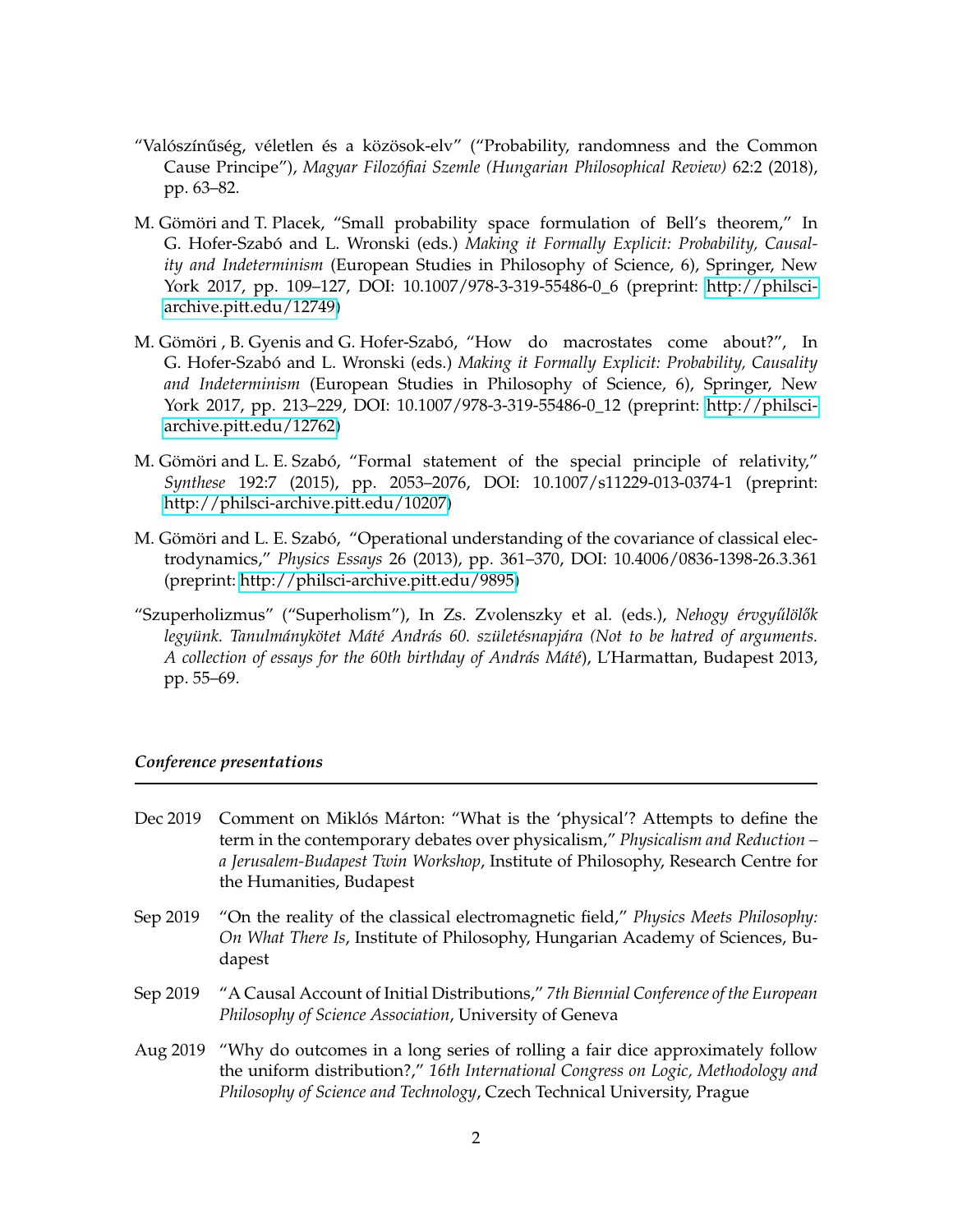- Jul 2018 "Why do initial conditions in an actual sequence of experiments approximately follow the uniform distribution over phase space with respect to the Lebesgue measure?," *Foundations 2018: The 19th UK and European Conference on Foundations of Physics*, Utrecht University
- Jun 2018 "On the Role of Statistical versus Single-Case Dependencies in Einstein's Incompleteness Arguments," *Conference on Modality in Physics*, Jagiellonian University, Kraków
- Oct 2017 "The Unreality of Probability" (with László E. Szabó), *Quantum Investigations: Conference in Honour of Miklós Rédei*, London School of Economics and Political Science
- Sep 2017 "Fundamental questions in classical statistical mechanics," *Physics Meets Philosophy: Foundations of Thermodynamics and Statistical Mechanics*, Institute of Philosophy, Hungarian Academy of Sciences, Budapest
- Aug 2017 "Derivation of the transformation laws for the electrodynamic quantities from electrodynamics without presuming covariance" (with László E. Szabó), *Logic, Relativity and Beyond*, Rényi Institute, Budapest
- Aug 2017 "Derivation of the transformation laws for the electrodynamic quantities from electrodynamics without presuming covariance", *6th Summer School on the History and Philosophy of Science: Understanding Relativity Theory*, University of Tubingen
- Jul 2017 "Probability without probability", *THINK*<sup>3</sup> *Conference on Science and Society*, Tata, Hungary
- Jul 2016 "For the 40th Birthday of Bell's Spaceships" (with László E. Szabó), *The 18th UK and European Conference on Foundations of Physics,* London School of Economics and Political Science
- Jul 2016 "On the Meaning of EPR's Criterion of Reality", *British Society for the Philosophy of Science Annual Conference,* Cardiff University
- May 2016 "Chance in a Physical World", *Fifth Workshop of the Budapest-Krakow Research Group on Probability, Causality and Determinism*, Institute of Philosophy, Hungarian Academy of Sciences, Budapest
- Sep 2015 "A short remark on generalizing probability spaces in quantum mechanics", *Fourth Workshop of the Budapest-Krakow Research Group on Probability, Causality and Determinism*, Jagiellonian University, Krakow
- Aug 2015 "Facts and conventions on Poincaré's disc", *Logic, Relativity and Beyond: 2nd International Conference*, Rényi Institute, Budapest
- Jul 2015 "Operationalist Approach to Quantum Theory: Two Representation Theorems" (with László E. Szabó and Zalán Gyenis), *British Society for the Philosophy of Science Annual Conference,* Manchester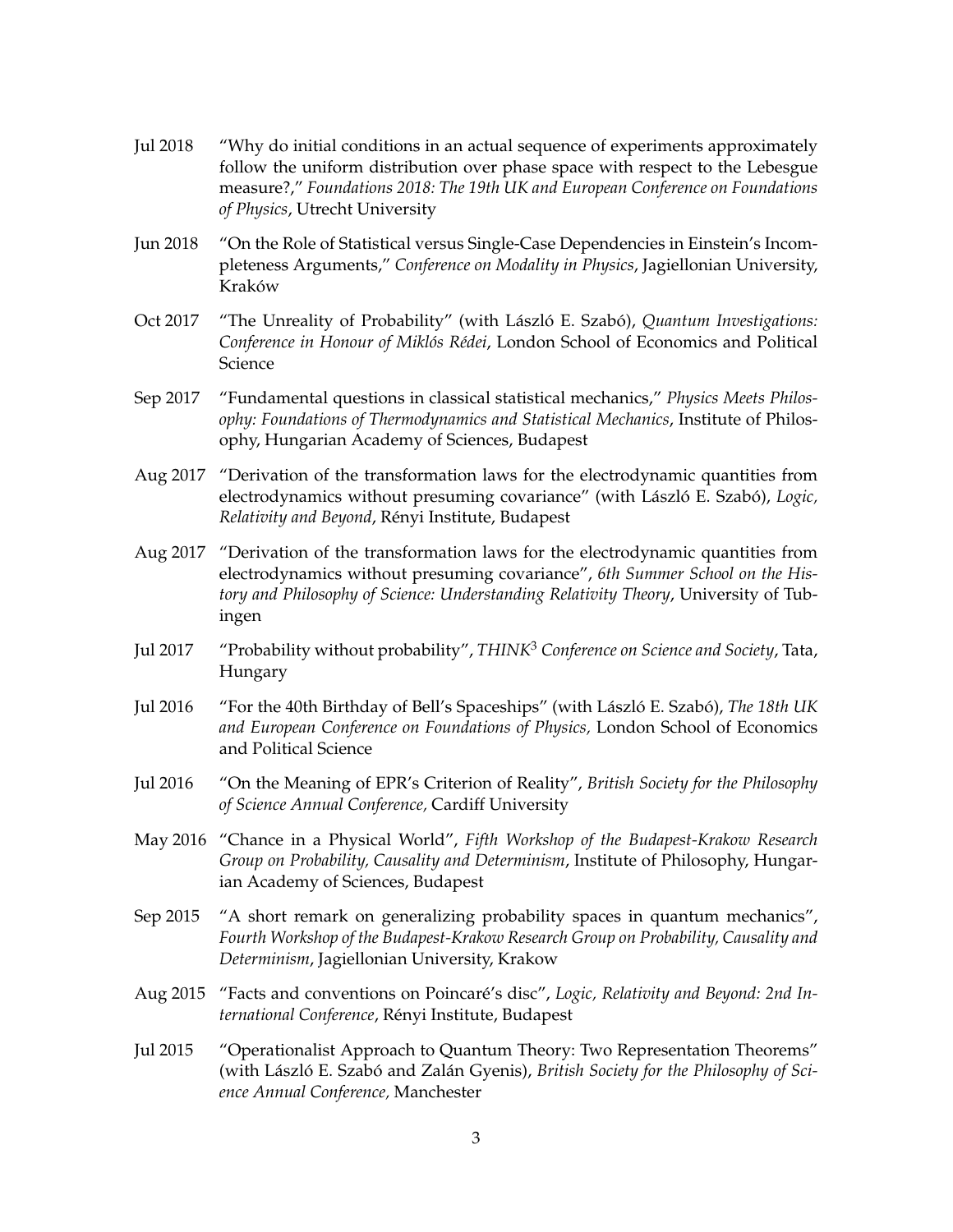- May 2015 "The Strong Humean Censorship Hypothesis" (in Hungarian), *Ütközéspontok 2., Graduate Philosophy Conference*, Pázmány Péter Catholic University, Budapest
- May 2015 "On Einstein's Reality Criterion" (with Gábor Hofer-Szabó), *Third Workshop of the Budapest-Krakow Research Group on Probability, Causality and Determinism*, Institute of Philosophy, Hungarian Academy of Sciences, Budapest
- Dec 2014 "Only conjunction", *Second Workshop of the Budapest-Krakow Research Group on Probability, Causality and Determinism*, Jagiellonian University, Krakow
- Nov 2014 "How to Move an Electromagnetic Field?", *PSA Biennial Meeting*, Chicago
- Sep 2014 "A New Problem of Conjunctions", *First Workshop of the Budapest-Krakow Research Group on Probability, Causality and Determinism*, Institute of Philosophy, Hungarian Academy of Sciences, Budapest
- Jul 2014 "A New Problem of Conjunctions", *2nd International Summer School in Philosophy of Physics: Probabilities in Physics*, Lenzkirch-Saig, Germany
- Jun 2014 "What is a physical 'and'?", *Fourth LSE Graduate Conference in Philosophy of Probability*, London School of Economics and Political Science, London
- Feb 2013 "Superholism" (in Hungarian), *"What we can speak about..." Graduate Philosophy Conference*, Eötvös University, Budapest
- Jan 2013 "The principle of relativity—a case study in understanding a fundamental principle of physics" (in Hungarian), *Explanation and Understanding*, Kaposvár, Hungary
- Nov 2012 "The epistemology of the special principle of relativity", *Midterm Conference of the Italian Society of Logic and Philosophy of Science*, Milan, Italy
- Sep 2012 "'What exactly does the special relativity principle assert?", *First International Conference on Logic and Relativity: honoring István Németi's 70th birthday*, Rényi Institute, Budapest
- Apr 2012 "'Space', 'time', 'velocity'—the limits of operationalist semantics" (in Hungarian), *"What we cannot speak about..." Graduate Philosophy Conference*, Eötvös University, Budapest
- Sep 2009 "Operationalist Reconstruction of the Semantics of Classical Electrodynamics", *Mathematics, Physics and Philosophy in the Interpretation of Relativity Theory,* Eötvös University, Budapest

*Talks*

Feb 2020 "Outline of a Causal Theory of Chance," *LOGOS Seminar,* University of Barcelona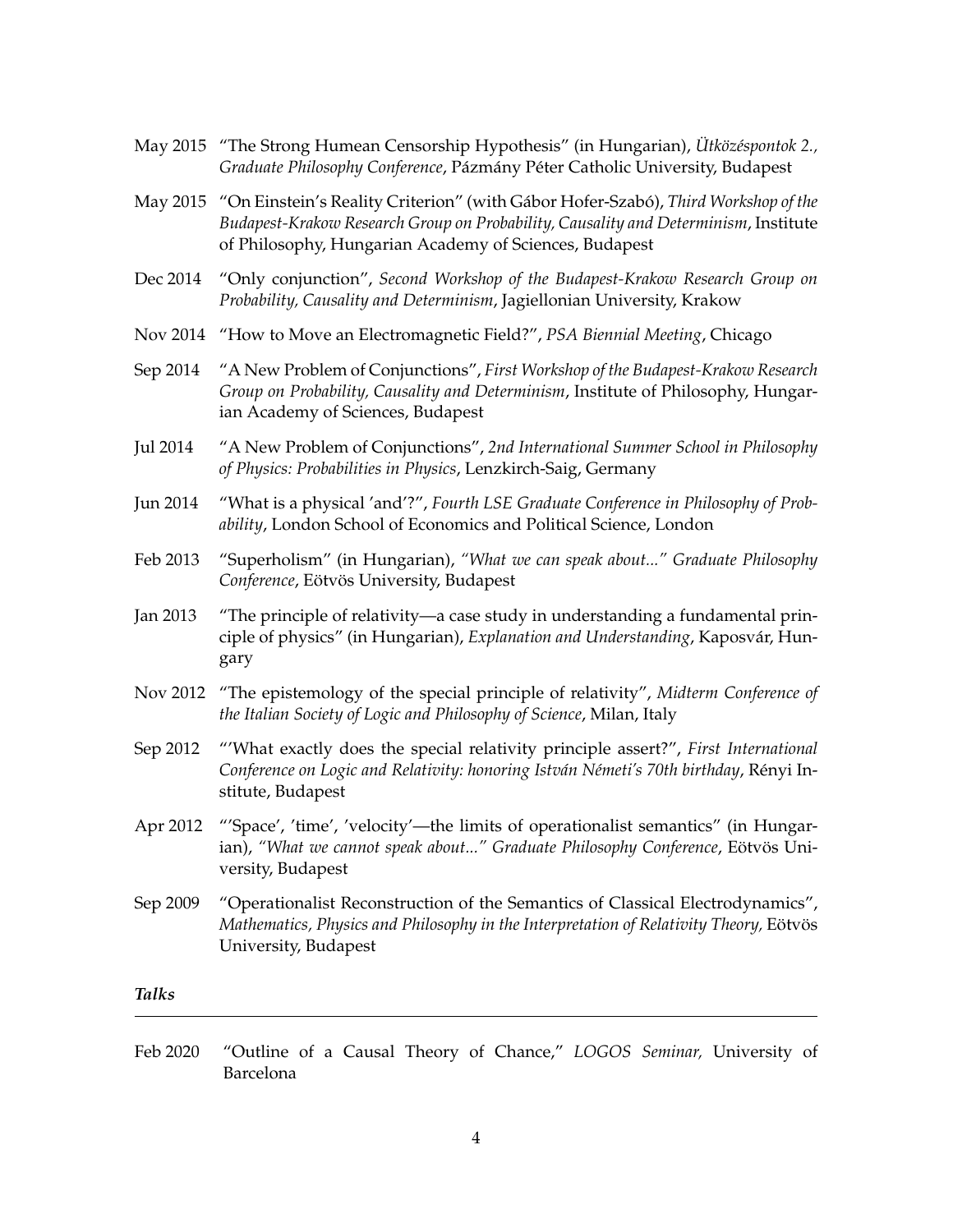- May 2019 "Probability, causality and the approach to equilibrium," *Theoretical Philosophy Forum,* Eötvös University, Budapest
- Nov 2018 "On the Very Idea of Distant Correlations," *Budapest Science Studies Laboratory*, CEU, Budapest
- Oct 2018 "Outline of a Causal Theory of Chance," *Colloquium of the Düsseldorf Center for Logic and Philosophy of Science*, University of Düsseldorf
- May 2018 "Probability, randomness and the Common Cause Principle," *Philosophy of Physics Reading Group*, Leibniz University Hannover
- Dec 2017 "The Elimination of Probability" (with László E. Szabó), *Theoretical Philosophy Forum,* Eötvös University, Budapest
- Jul 2017 "Probability, randomness and the Common Cause Principle", *Seminar Series of the Institute of Philosophy*, Hungarian Academy of Sciences, Budapest
- Apr 2017 "Monty Hall on the Humean Mosaic", *Theoretical Philosophy Forum,* Eötvös University, Budapest
- Mar 2017 "On the Persistence of the Electromagnetic Field", *Lunchtime Colloquium of the Center for Philosophy of Science,* University of Pittsburgh
- Mar 2017 "On the relation of the relativity principle and covariance", *Meeting of the Southern California Philosophy of Physics Group,* University of California, Irvine
- May 2016 "The Strong Humean Censorship Thesis", *Philosophy of Science Reading Group*, University of Salzburg
- Mar 2016 "Reichenbach's Common Cause Principle from a Humean perspective", *Theoretical Philosophy Forum,* Eötvös University, Budapest
- Apr 2015 "Only conjunction", *Theoretical Philosophy Forum,* Eötvös University, Budapest
- Jun 2014 "How to move an electromagnetic field?", *Research Seminar in the Philosophy of Natural Sciences*, London School of Economics and Political Science, London
- Jun 2013 "What every picture must have in common", *Logic and Philosophy of Mathematics Seminar,* Eötvös University, Budapest
- Dec 2012 "Only one kind of convention", *Theoretical Philosophy Forum,* Eötvös University, Budapest
- Nov 2012 "Justification of deduction", *Logic Tea Budapest,* Eötvös University, Budapest
- May 2012 "Ontological incompleteness of classical electrodynamics", *Theoretical Philosophy Forum,* Eötvös University, Budapest
- Mar 2011 "On the problem of empirical meanings of the spatio-temporal quantities in general relativity" (in Hungarian), *Theoretical Philosophy Forum,* Eötvös University, Budapest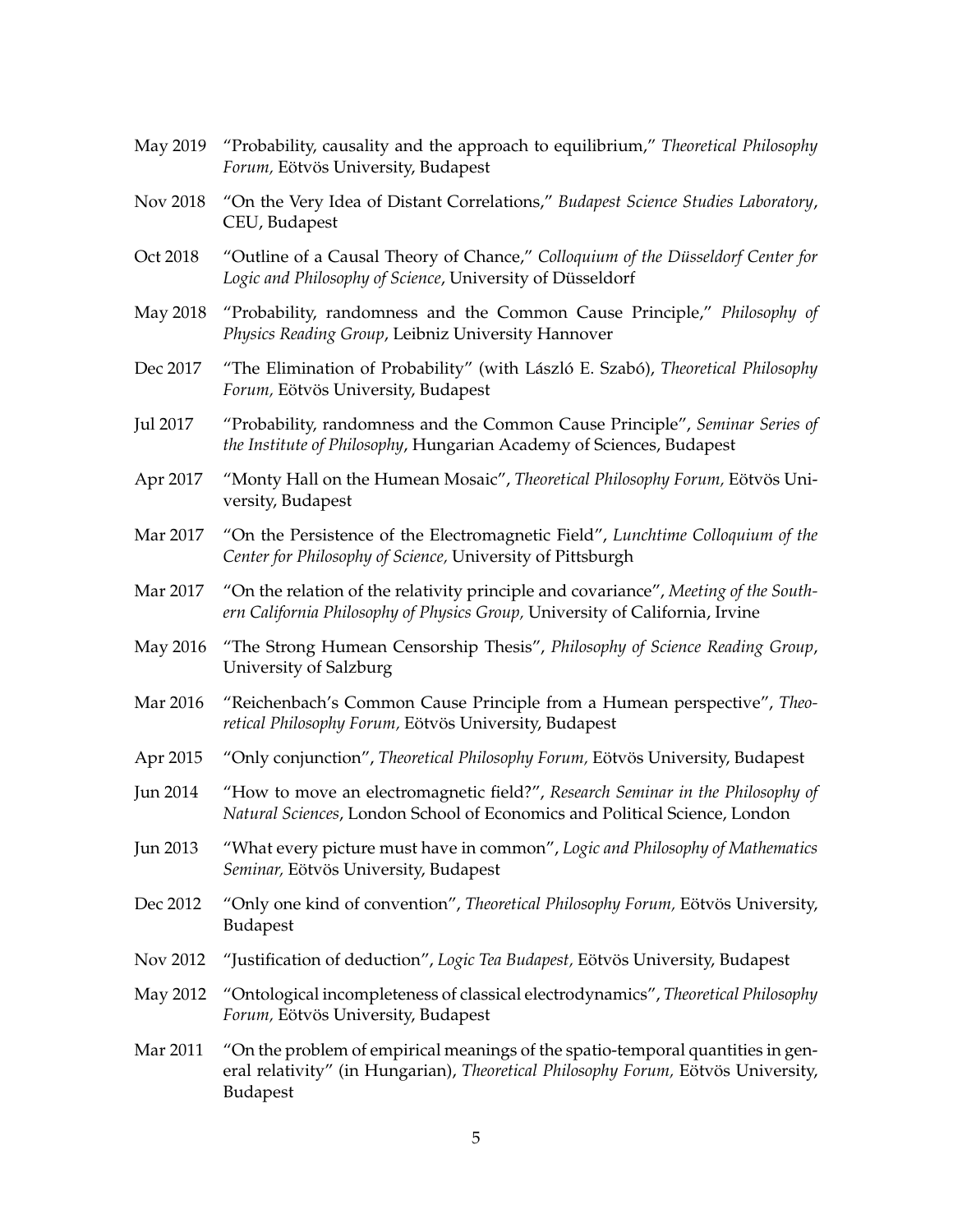- Nov 2010 "Is there a classical description of the coupled system of 'charged particles + electromagnetic field'?" (in Hungarian), *Theoretical Philosophy Forum,* Eötvös University, Budapest
- Mar 2010 "What exactly does the relativity principle state?" (in Hungarian), *Theoretical Philosophy Forum,* Eötvös University, Budapest
- Dec 2008 "Covariance of electrodynamics—a logico-empiricist reconstruction" (in Hungarian), *Theoretical Philosophy Forum,* Eötvös University, Budapest

### *Research stays*

- Nov 2019 Jul 2020 *Faculty of Philosophy, University of Barcelona (Eötvös Fellowship)*
- May 2018 *Institute of Philosophy, Leibniz University Hannover (EPSA Fellowship)*
- Oct 2015 Jun 2016 *Department of Philosophy, University of Salzburg (Ernst Mach Grant)*
- Jan 2014 Jul 2014 *Centre for Philosophy of Natural and Social Science, London School of Economics and Political Science (Campus Hungary)*

#### *Research projects*

- 2015–2020 A Formal Approach to the Metaphysical Foundations of Physics, NKFIH K115593 [\(http://phil.elte.hu/bpgroup\)](http://phil.elte.hu/bpgroup)
- 2014–2016 The Budapest-Krakow Research Group on Probability, Causality and Determinism [\(http://bp-k.tumblr.com/\)](http://bp-k.tumblr.com/)

#### *Conference organization*

May 2014 *London Foundations Connection,* One-day Conference on the Foundations of Quantum Theory, London School of Economics and Political Science, London

#### *Teaching experience*

| Spr 2019  | Instructor, "Philosophy of Science seminar," Eötvös University |
|-----------|----------------------------------------------------------------|
| Fall 2018 | Instructor, "Philosophy of Science seminar," Eötvös University |
| Spr 2018  | Instructor, "Philosophy of Science seminar," Eötvös University |
| Fall 2017 | Instructor, "Philosophy of Science seminar," Eötvös University |